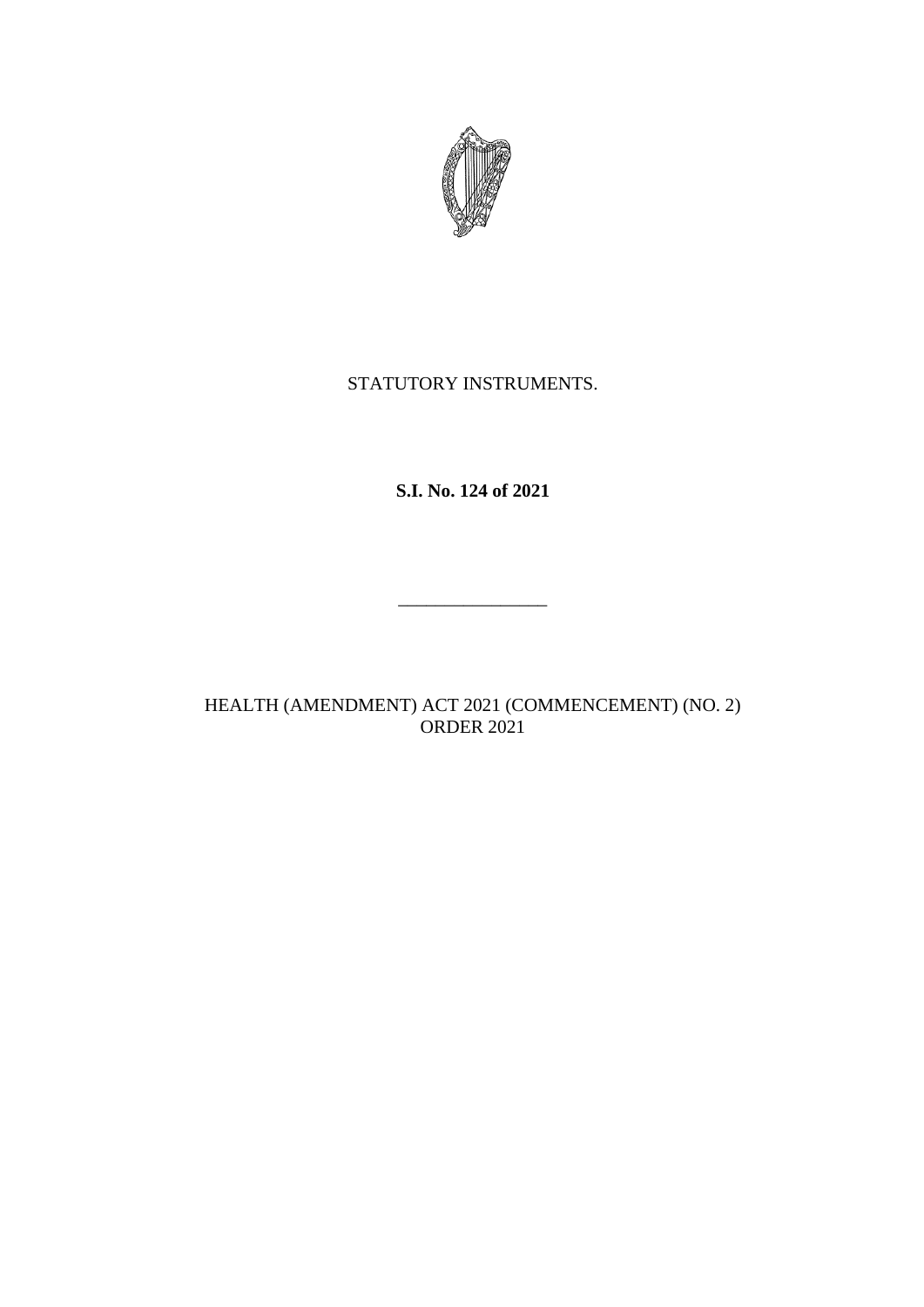### S.I. No. 124 of 2021

### HEALTH (AMENDMENT) ACT 2021 (COMMENCEMENT) (NO. 2) ORDER 2021

I, STEPHEN DONNELLY, Minister for Health, in exercise of the powers conferred on me by section 9(2) of the Health (Amendment) Act 2021 (No. 1 of 2021), hereby order as follows:

1. This order may be cited as the Health (Amendment) Act 2021 (Commencement) (No. 2) Order 2021.

2. The  $22<sup>nd</sup>$  day of March 2021 is appointed as the day on which section 7, in so far as that section inserts sections 38E, 38G, 38J, 38K and 38L into the Act of 1947, of the Health (Amendment) Act 2021 (No. 1 of 2021) shall come into operation.



GIVEN under my Official Seal, 22 March, 2021.

STEPHEN DONNELLY, Minister for Health.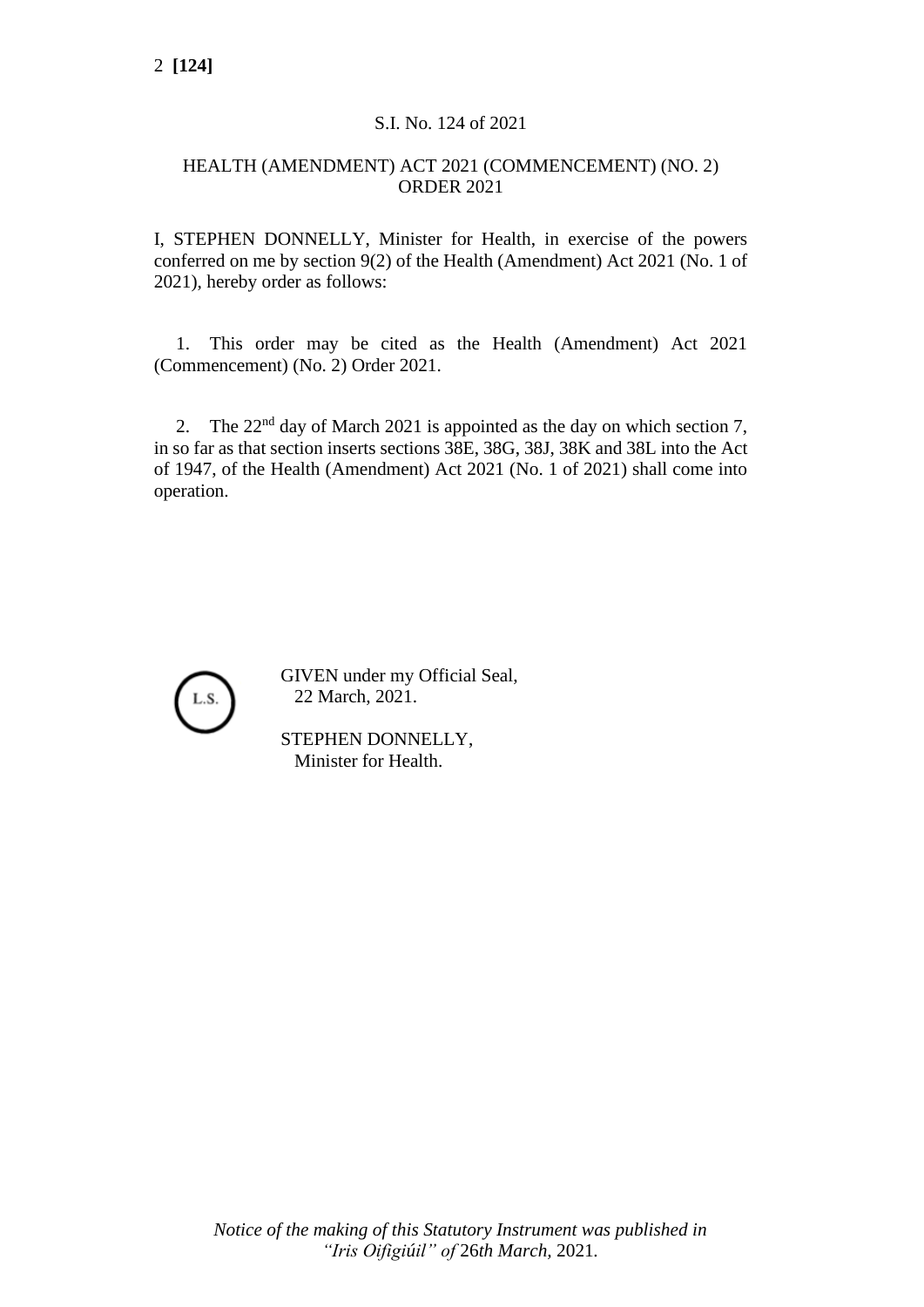#### EXPLANATORY NOTE

## (*This note is not part of the Instrument and does not purport to be a legal interpretation.*)

This Order appoints 22 March 2021 as the date on which those provisions of section 7 numbered sections 38E, 38G, 38J, 38K and 38L of the Health (Amendment) Act 2021 come into operation. Those provisions concern the designation of states (section 38E), the making of regulations (section 38G), the maintenance of records (38KJ), data protection (38J) and arrangements with other Ministers to carry out certain functions under the Act (38L).